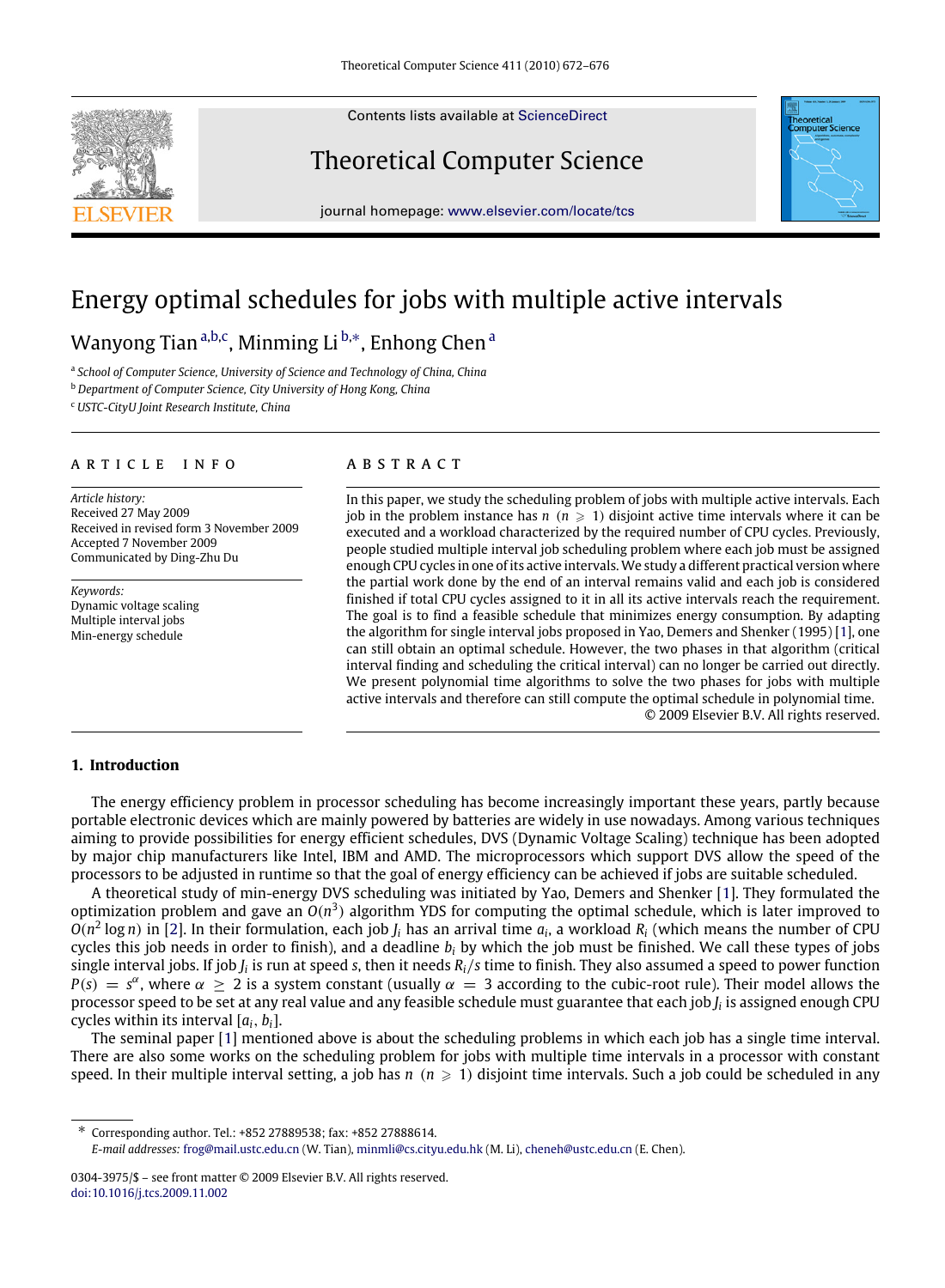of its intervals. If the job is incomplete by the end of one of its intervals, the partial work done is lost. When it is scheduled in a later interval, it has to restart from the very beginning. A job fails when it is still incomplete by the end of the last interval. [\[3\]](#page-4-3) investigated multiple interval model for unit length jobs and showed that the general problem is NP-complete, but for a special case one can determine in polynomial time whether a feasible schedule exists. [\[4\]](#page-4-4) proved the NP-hardness of the problem of scheduling real-time jobs that have multiple feasible intervals. They presented an exponential optimal algorithm, and gave some polynomial time heuristics. [\[5\]](#page-4-5) and [\[6\]](#page-4-6) considered how to find a schedule in which the number of jobs completed in one of their feasible intervals is maximized. They showed that the maximization problem is NP-hard for both non-preemptive and preemptive jobs, and presented two approximation algorithms for them respectively.

Practically, we observe that there exists another kind of multiple interval jobs as follows: A job with a required amount of workload can be executed in certain discontinuous multiple time intervals (we call these intervals active intervals for this job). The job is regarded finished when the sum of workload done in all active intervals achieves the requirement. Thus, the consideration of energy efficient schedules for these types of jobs naturally arises. In this paper, we investigate how to compute a min-energy schedule for jobs with multiple active intervals. Different from [\[3](#page-4-3)[–6\]](#page-4-6), in our problem, the partial work is not lost by the end of one active interval and the processor we investigate can adjust its speed when executing jobs. We present a polynomial time offline schedule to solve the problem as follows. First we find the critical interval set by adopting a similar method proposed in [\[1\]](#page-4-1) for single interval jobs, and then schedule the jobs whose intervals are totally included in the critical interval set. For the first step, original methods for single interval jobs [\[1\]](#page-4-1) needs exponential time and therefore we find another way to calculate the results in polynomial time; for the second step, we observe that EDF scheduling policy, which can guarantee the feasibility for the single interval jobs, cannot guarantee a feasible schedule for the multiple interval jobs, therefore, we use Linear Programming to calculate a feasible schedule in polynomial time. More works investigating different aspects of DVS can be found in [\[7](#page-4-7)[–14\]](#page-4-8).

The rest of this paper is organized as follows. Section [2](#page-1-0) describes the model and gives some definitions. Section [3](#page-1-1) gives a polynomial time offline method for the min-energy scheduling problem of multiple interval jobs. Finally, we conclude the paper in Section [4.](#page-4-9)

#### <span id="page-1-0"></span>**2. Preliminaries**

We first describe the min-energy scheduling model. Since our model is similar to that described in [\[1\]](#page-4-1), we adopt the similar notation for consistency and modify slightly when necessary.

- Let *J* be a set of jobs to be executed during time interval [0, 1]. Each job *J<sup>k</sup>* ∈ *J* is characterized by parameters below.
- $T_k$ : a set of time intervals in which  $J_k$  could be executed. We represent  $T_k$  as  $T_k = \bigcup_{1 \leq i \leq m_k} [t_{k,i}, t'_{k,i}]$  ( $0 \leq t_{k,1} < t'_{k,1}$ )  $\cdots < t_{k,m_k} < t'_{k,m_k} \leq 1$
- *Rk*: required number of CPU cycles.

If job  $J_k$  is run at constant speed *s*, then it needs  $\frac{R_k}{s}$  time to finish its workload. A schedule *S* is a pair of functions  $(s(t), job(t))$  defined over [0, 1] where  $s(t) \ge 0$  is the processor speed at time *t* and  $job(t)$  defines the job being executed at time *t* (or idle if  $s(t) = 0$ ). Both  $s(t)$  and  $job(t)$  are piecewise constant with finitely many discontinuities.

A feasible schedule for an instance J is a schedule S that satisfies  $\sum_{i=1}^{m_k} \int_{t_{k,i}}^{t'_{k,i}} s(t) \delta(\mathrm{job}(t), J_k) dt = R_k$  for all  $J_k \in J$ .

Here,  $\delta(x, y)$  is 1 if  $x = y$  and 0 otherwise, and  $m_k$  denotes the number of intervals in  $T_k$ . In other words, S must give each job  $J_k$  the required number of cycles in its time intervals  $T_k$  (with perhaps intermittent execution). The total energy consumed by a schedule *S* is  $E(S) = \int_0^1 P(s(t))dt$ , where power function *P*(*s*) is usually assumed to be *P*(*s*) = *s<sup>α</sup>*.

Now we present the formalized definition of our scheduling problem below:

*Given a job set*  $J = \{J_1, J_2, \ldots, J_n\}$ *, in which each job*  $J_k(1 \leq k \leq n)$  *requires*  $R_k$  *CPU cycles , and could be executed in a* given finite set of time intervals  $T_k = \bigcup_{1 \leq j \leq m_k} [t_{k,j}, t_{k,j}']$   $(t_{k,1} < t_{k,1}' < \cdots < t_{k,m_k} < t_{k,m_k}', m_k \geq 1)$ , the objective is to find a *min-energy schedule*  $S = (s(t), job(t))$  *where each job*  $J_k$  ( $1 \le k \le n$ ) *completes workload*  $\ddot{R}_k$  *within*  $T_k$ *.* 

We should compute both the optimal speed function *s(t)* and the related function *job(t)* which decides the job to be executed at time *t*.

#### <span id="page-1-1"></span>**3. The offline energy optimal algorithm**

We first give two definitions below.

**Definition 1.** Define the intensity of a set of intervals *T* to be  $g(T) = \frac{\sum R_i}{|T|}$ , where the summation is taken over all jobs *J*<sub>i</sub> with  $T_i \subset T$ .

**Definition 2.** Let *T*<sup>\*</sup> be a set of intervals that maximizes  $g(T)$ . We call *T*<sup>\*</sup> the critical interval set for *J*, and call the set of jobs  $J_{T^*} = \{J_i | T_i \subseteq T^*\}$  the critical group for *J*.

The algorithm we propose is quite similar to the algorithm proposed in [\[1\]](#page-4-1) for single interval jobs. We proceed by identifying the *critical interval set* for *J*, scheduling jobs whose intervals are totally included in the *critical interval set*, then constructing a subproblem for the remaining jobs and solving it recursively. However, finding the critical interval set and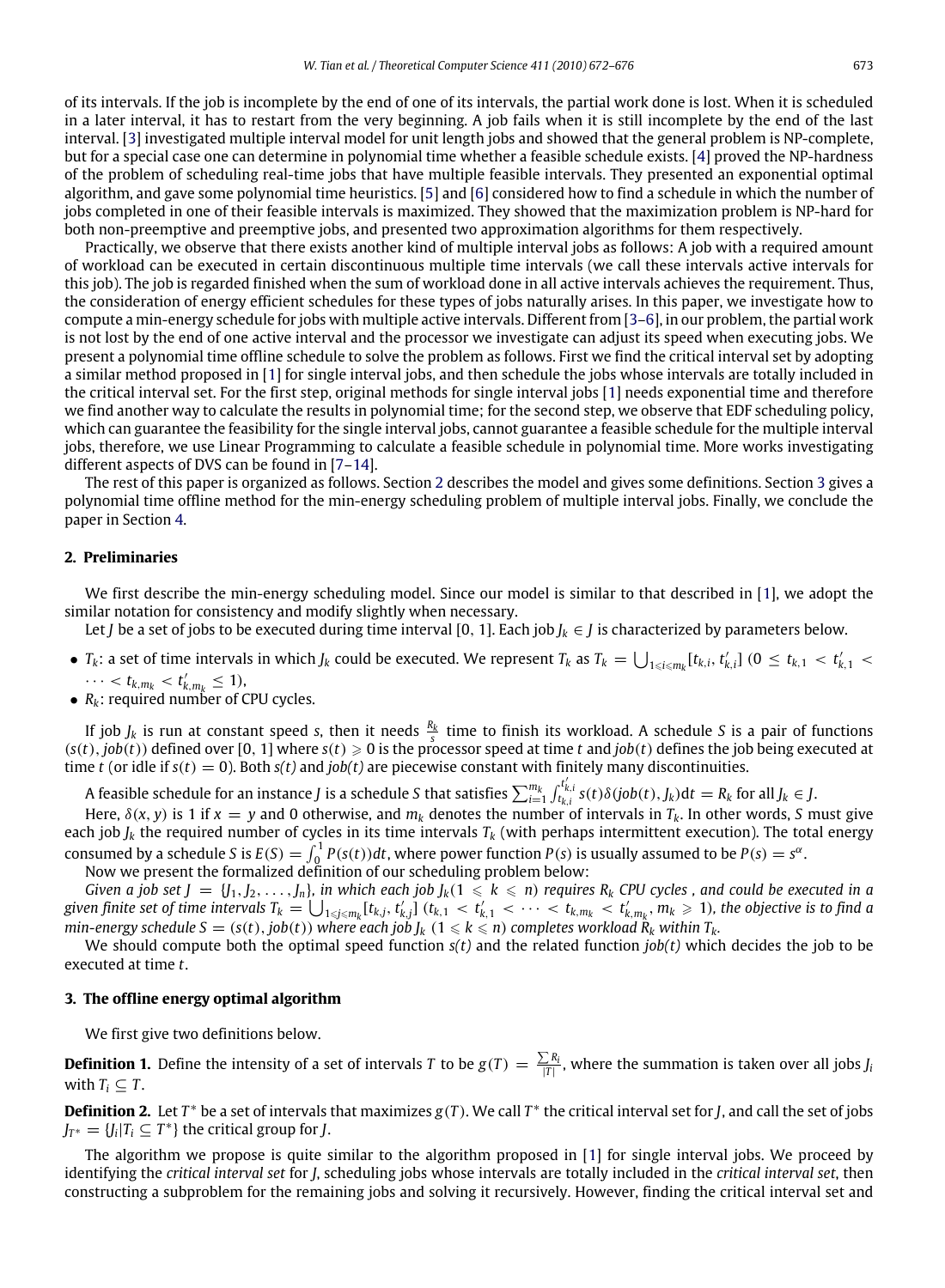

<span id="page-2-0"></span>**Fig. 1.** A 3-job set with 5 intervals and 8 pieces.

scheduling jobs within the critical interval set are no longer straightforward. Firstly, finding the critical interval set by enumerating all the possible *T* will require exponential time because of the existence of jobs with multiple active intervals. To overcome this, we find that zero-one fractional programming given in [\[15\]](#page-4-10) can be specialized to solve our problem in polynomial time. Secondly, even if the critical interval set is found, we observe that the commonly used scheduling policy EDF could no longer guarantee a feasible schedule. Therefore, we propose a method based on linear programming to generate a feasible schedule in the critical interval set. The complete algorithm is given in Algorithm 1.

```
Algorithm 1 Optimal Schedule for Multiple interval Jobs
Input: a job set J
Output: Optimal Schedule S = (s(t), job(t))while J \neq \emptyset do
     Find the critical interval set T
∗ using the method proposed in Section 3.1.
     Schedule the critical group JT
∗ using a linear programming method proposed in Section 3.2.
     J ← J − JT
∗
    for all J_k \in J do
       for i=1 to m_k do
          a_{k,i} = a_{k,i} - |T^* \cap [0, a_{k,i}]|.b_{k,i} = b_{k,i} - |T^* \cap [0, b_{k,i}]|.end for
     end for
  end while
```
#### <span id="page-2-2"></span>*3.1. Finding the critical interval set*

We first process our model by dividing the time intervals into *pieces*, and then prove that finding a critical interval is in fact a special case of *zero-one fractional programming* problem proposed in [\[15\]](#page-4-10).

Given a job set  $J = \{J_1, J_2, \ldots, J_n\}$ . Let  $m_i$  be the number of time intervals of  $J_i$ , and there are altogether  $\sum_{i=1}^n m_i$  original intervals in the input. Each interval has two endpoints. Viewing each endpoint of the intervals as a break point, we can divide the time span [0, 1] into  $m (m \leq 2 \cdot \sum_{i=1}^n m_i - 1)$  pieces. An instance consisting of 3 jobs with 5 intervals and 8 pieces is shown in [Fig.](#page-2-0) [1.](#page-2-0) Notice that the piece of time during which no jobs can be executed is not counted as a piece. We say a job *J<sup>i</sup>* is covered by a set of pieces if  $T_i$  is contained in the union of the set of pieces. We define the density of a set of pieces as the total workload of the jobs covered by this set of pieces divided by the total length of the set of pieces. Then finding a critical interval set can be interpreted as finding a set of pieces (intervals) with maximum density.

Now we describe the *zero-one fractional programming* problem proposed in [\[15\]](#page-4-10).

Suppose  $f(x) \ge 0$  and  $g(x) > 0$  are given polynomials defined for all  $x = (x_1, x_2, \ldots, x_n)$  in  $L = \{0, 1\}^n - \{0\}^n$ .

$$
f(x) = \sum_{P \in A} a_P \prod_{i \in P} x_i + \sum_{i=1}^n a_i x_i
$$

$$
g(x) = \sum_{Q \in B} b_Q \prod_{i \in Q} x_i + \sum_{i=1}^n b_i x_i
$$

The sets *A* and *B* are given collections of non-empty non-singleton subsets of  $\{1, \ldots, n\}$ ,  $a_P \ge 0$  for each  $P \in A$ , and  $b_Q \le 0$ for each  $Q \in B$ . Since  $f(x) \ge 0$  and  $g(x) > 0$  for all  $x \in L$ , we have  $a_i \ge 0$  and  $b_i > 0$  for each  $i \in \{1, \ldots, n\}$ . The objective is to find *x* ∗ such that:

$$
\lambda(x^*) = \max_{x \in L} \{ \lambda(x) = f(x) / g(x) \}
$$

We observe that by some transformations we could specialize the *zero-one fractional programming* problem mentioned above to the problem of finding the critical interval set.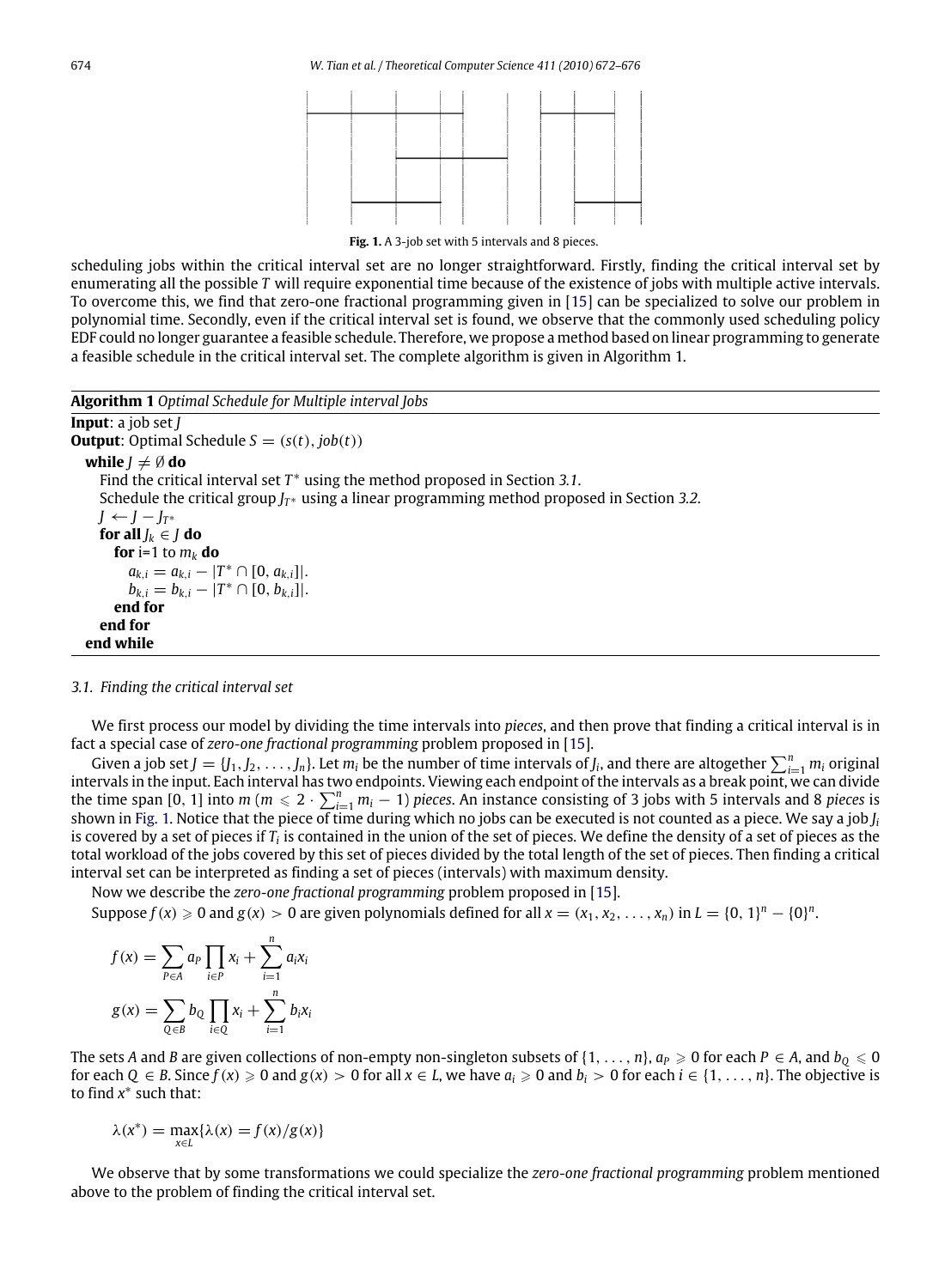

<span id="page-3-0"></span>**Fig. 2.** A simple instance where EDF policy does not work.

Firstly, we specialize  $f(x)$  and  $g(x)$  a bit as follows by letting  $B = \emptyset$  in  $g(x)$  and incorporating the second term into the first term in  $f(x)$ . Therefore, we only require P to be non-empty in the following formulation.

$$
f(x) = \sum_{P \in A} a_P \prod_{i \in P} x_i
$$

$$
g(x) = \sum_{i=1}^n b_i x_i
$$

Given a minimum energy scheduling problem instance with jobs  $J = \{J_1, J_2, \ldots, J_n\}$  and corresponding pieces  $\{p_1, p_2, \ldots, p_n\}$  $p_2, \ldots, p_m$ }, we do the following mapping. For each piece  $p_i$ , we map it to a variable  $x_i$  and let  $b_i$  be equal to the length of  $p_i$ . For each job  $J_k$ , we construct one element P in A which consists of all the pieces contained by the job and let  $a_P = R_k$ . Then  $x_i = 1$  means piece  $p_i$  is chosen.

After the transformation, the problem of finding a set of intervals with maximum density becomes a special case of zeroone fractional programming in [\[15\]](#page-4-10). Therefore, the set of intervals with maximum density can be computed in polynomial time since zero-one fractional programming problem can be solved in polynomial time [\[15\]](#page-4-10).

#### *3.2. Scheduling the critical interval set*

Even if the *critical interval set* of some cases is found, we may find that the commonly used scheduling policy EDF, which can guarantee feasibility in the single interval setting, no longer guarantees a feasible schedule in the multiple interval setting. A sample instance with two jobs is shown in [Fig.](#page-3-0) [2.](#page-3-0) The parameters are set as  $T_1 = \left[\frac{1}{5}, \frac{3}{5}\right]$ ,  $R_1 = 2$ ,  $T_2 = \left[0, \frac{2}{5}\right] \cup \left[\frac{3}{5}, 1\right]$ ,  $R_2 = 4$ . We could easily find the *critical interval set*  $T^* = [0, 1]$ , the *critical group*  $J_{T^*} = \{J_1, J_2\}$ , and the *intensity*  $g(T^*) = 6$ . There are two possible interpretation of EDF in the multiple interval setting. Firstly, if we treat the latest time a job can be done as its deadline, then according to EDF,  $J_2$  should be executed for  $\frac{1}{5}$  unit of time first, then  $J_1$  for  $\frac{1}{3}$  unit. And then there is not enough time left for executing the remaining workload of  $J_2$  using the speed 6 in  $[\frac{3}{5}, 1]$ . Secondly, if we treat the ending point of the current active interval as the deadline of a job, then  $J_2$  will be executed in [0,  $\frac{2}{5}$ ], which makes it impossible for  $J_1$  to be finished in its remaining time  $\left[\frac{2}{5}, \frac{3}{5}\right]$ .

We find a method to solve this problem based on *Linear Programming* (A similar one is first proposed by [\[16\]](#page-4-11) for a different problem setting). Given a job set *J* with the *critical interval set T*<sup>\*</sup>, the *critical group J*<sub>T</sub><sup>∗</sup>, and the *intensity*  $g(T^*)$ , suppose that  $J_{T^*} = \{J_{\sigma(1)}, J_{\sigma(2)}, \ldots, J_{\sigma(k)}\}$ . And  $T^*$  is divided into m' pieces  $p'_1, p'_2, \ldots, p'_{m'}$  using arrival times and deadlines of jobs in  $J_{T^*}$ . Suppose the length of the piece  $p'_j$  is  $l_j$ .

We can formulate the scheduling problem in the critical interval set *T* ∗ into the following linear program:

$$
\max 1
$$
\n
$$
\sum_{j=1}^{m'} x_{i,j} = \frac{R_i}{g(T^*)}, \quad i=1, 2, ..., k
$$
\n
$$
\sum_{i=1}^{k} x_{i,j} = l_j, \quad j=1, 2, ..., m'
$$
\n
$$
x_{i,j} \ge 0, \quad if T_{\sigma(i)} \cap p'_j \ne \emptyset
$$
\n
$$
x_{i,j} = 0, \quad if T_{\sigma(i)} \cap p'_j = \emptyset
$$

Here,  $x_{i,j}$  represents the length of time assigned to  $J_{\sigma(i)}$  in piece  $p'_j$ . Because  $g(T^*)$  is the maximum speed needed in the optimal schedule, the above LP will have a feasible solution.

#### *3.3. Optimality proof*

In [\[7\]](#page-4-7), Bansal et al. proved the optimality of YDS proposed in [\[1\]](#page-4-1) which deals with tasks with single active interval. They gave an elegant proof by modeling the optimization problem as a convex program. Since our problem also fits into their convex program formulation, their optimality proof can also be used for our problem. We briefly state the proof as follows.

**Theorem 1.** *[Algorithm](#page-2-1)* [1](#page-2-1) *can compute the optimal schedule in polynomial time.*